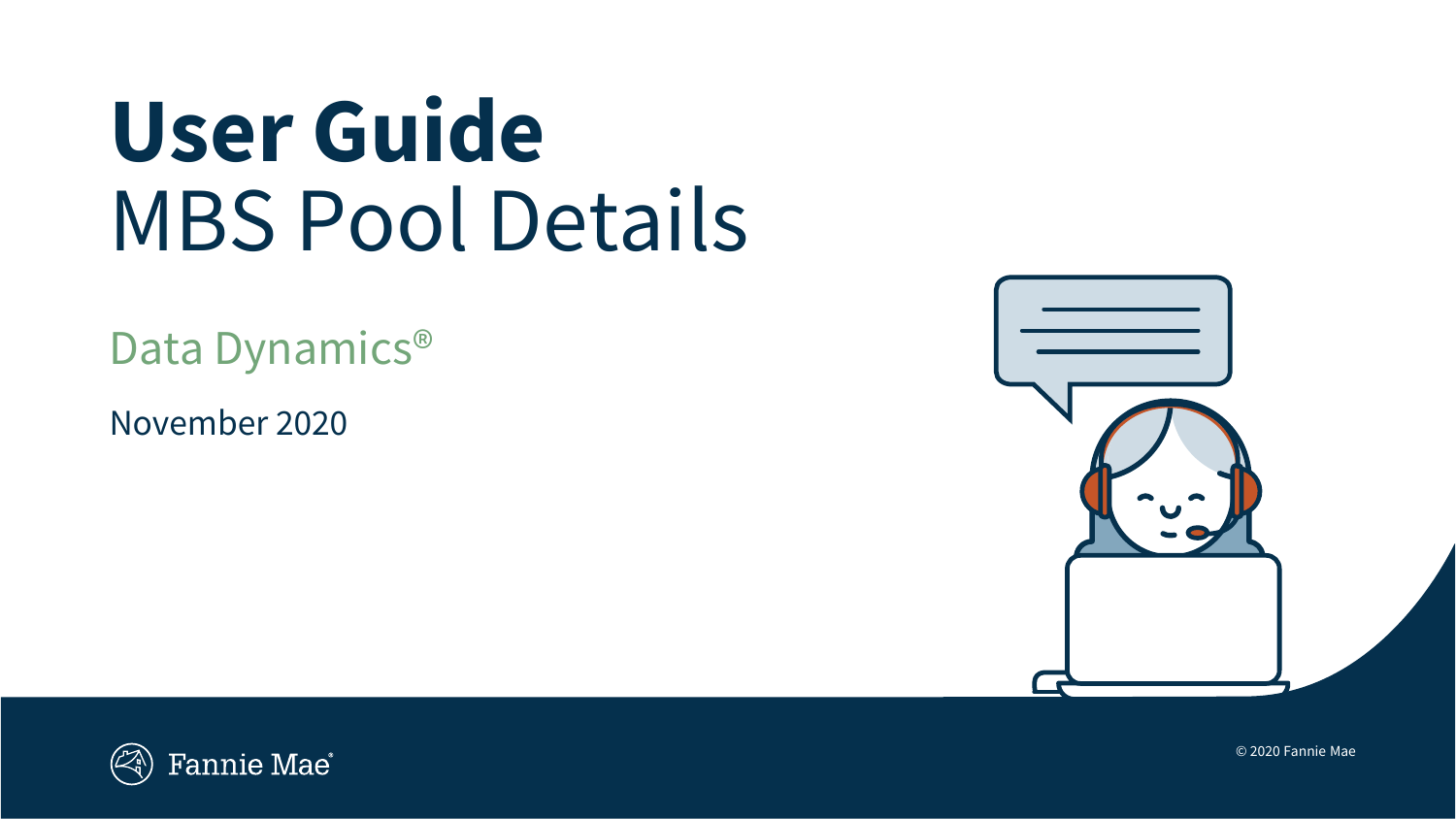### **Using the MBS Pool Details Report**

**The MBS Pool Details report will provide enhanced transparency into loan attributes, as well as show public disclosure fields for Fannie Mae MBS pools. Initially, users will be able to see the share of HomeReady loans. We will notify users as new fields are added.**



**3**

#### **1 Filter by CUSIP or Security Identifier**

Users can filter to individual pools by CUSIP or Security Identifier. Alternatively, dropdown filters are available to isolate by prefix, coupon, issue date, seller, servicer, and story.

#### **Select filter criteria and threshold 2 Select filter criteria and threshold** *is* **See the % HomeReady (by Current**

Users can select a numeric attribute to filter by and set a threshold for that attribute, returning only pool that fit the criteria (e.g., pools with at least 20 percent HomeReady loans).

## **UPB)**

At launch, users will be able to see the share of a pool that is HomeReady (by current UPB).

#### **Scroll to see available fields**

**4**

The MBS Pool Details report provides a variety of pool-level data that users may find helpful when analyzing Fannie Mae MBS pools.